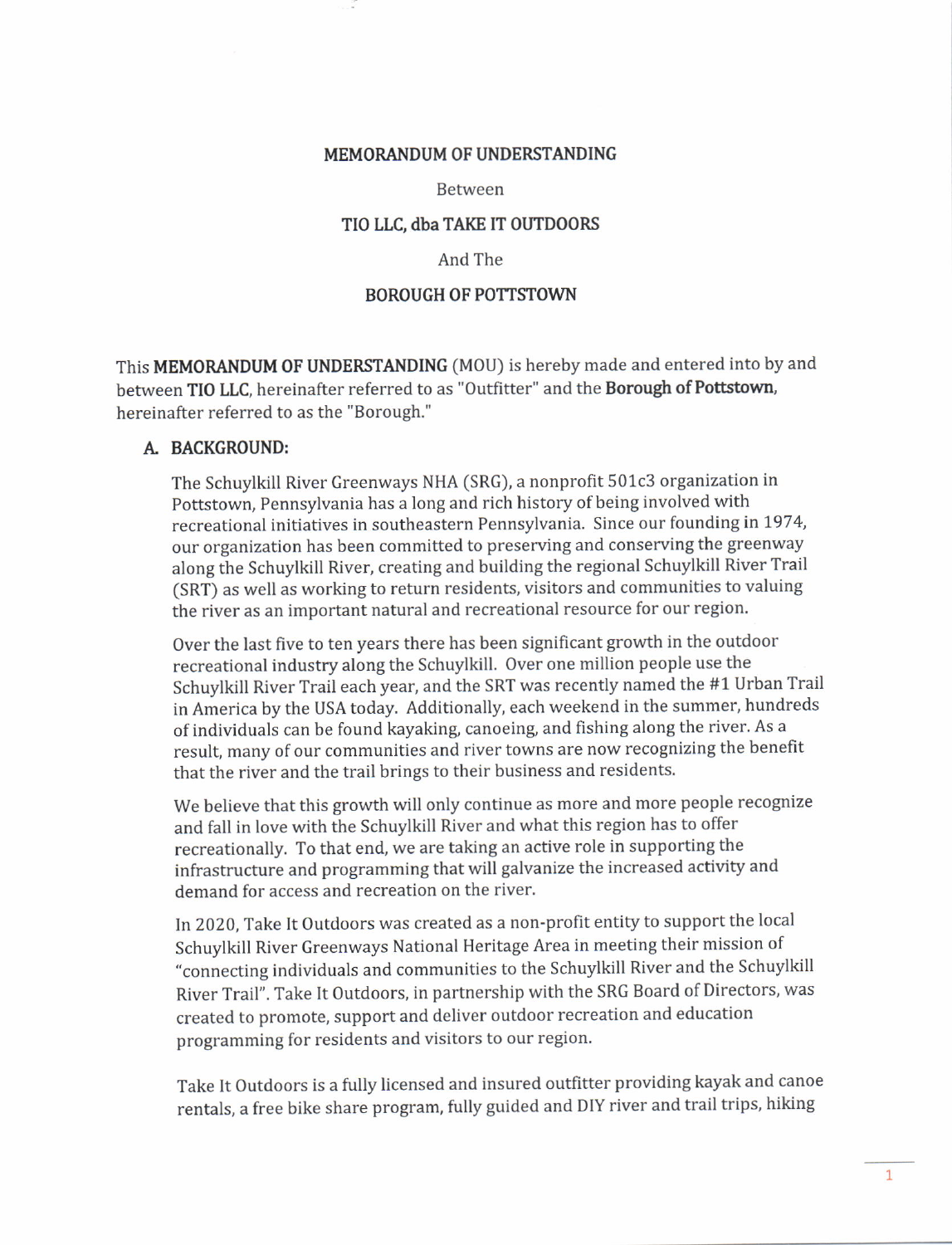and backpacking adventures, as well as youth, community, and corporate team building programs.

Through the support of the Borough of Pottstown, and Pottstown Parks and Recreation, Take It Outdoors will create a unique, fun and active headquarters in Riverfront Park, where it will operate and deliver services and programs.

## B. PURPOSE&OBIECTIVES:

The purpose and objective of this MOU is for the Outfitter and the Borough to partner together to promote and engage local residents and visitors to the region in safe, healthy, fun and engaging outdoor recreation activities.

These activities will draw people to the Pottstown community where they will learn not only about Take It Outdoors but also the many other attractions including downtown shopping and restaurants, the Colebrookdale Railroad, the Challenger Center and other area attractions.

## C, BENEFITS:

- 1. Pottstown will be the location for the headquarters ofthe Outfitter and the Pottstown Recreation Hub.
- Pottstown will serve as a significant river and trail town in the region. 2.
- 3. Outfitter will provide added attraction, energy and vibrancy to community of Pottstown.
- 4. Outfitter will draw visitors to downtown Pottstown shopping and restaurant district.
- 5. Increased visibility of Riverfront Park, the Montgomery County Community College West Campus, the Challenger Center, and other community attractions'
- 6. Increased access to programming for Borough residents and visitors.
- Access to outdoor recreation services and programs that will support healthy lifestyles, a lively and energetic outdoors community, and improved social connections throughout Pottstown.

## D. BOROUGH OF POTTSTOWN AGREES TO:

1. Allow Outfitter to operate in the agreed upon location in Riverfront Park Pottstown for the specified time period stated in this MoU. outfitter will use the main staging area, the vehicle access to the containers, the water trail landing at the river's edge, and the parking spaces still to be determined. A site plan is attached to this MOU that shows the locations within Riverfront Park that the Outfitter will use to conducts its operations. (Exhibit 1)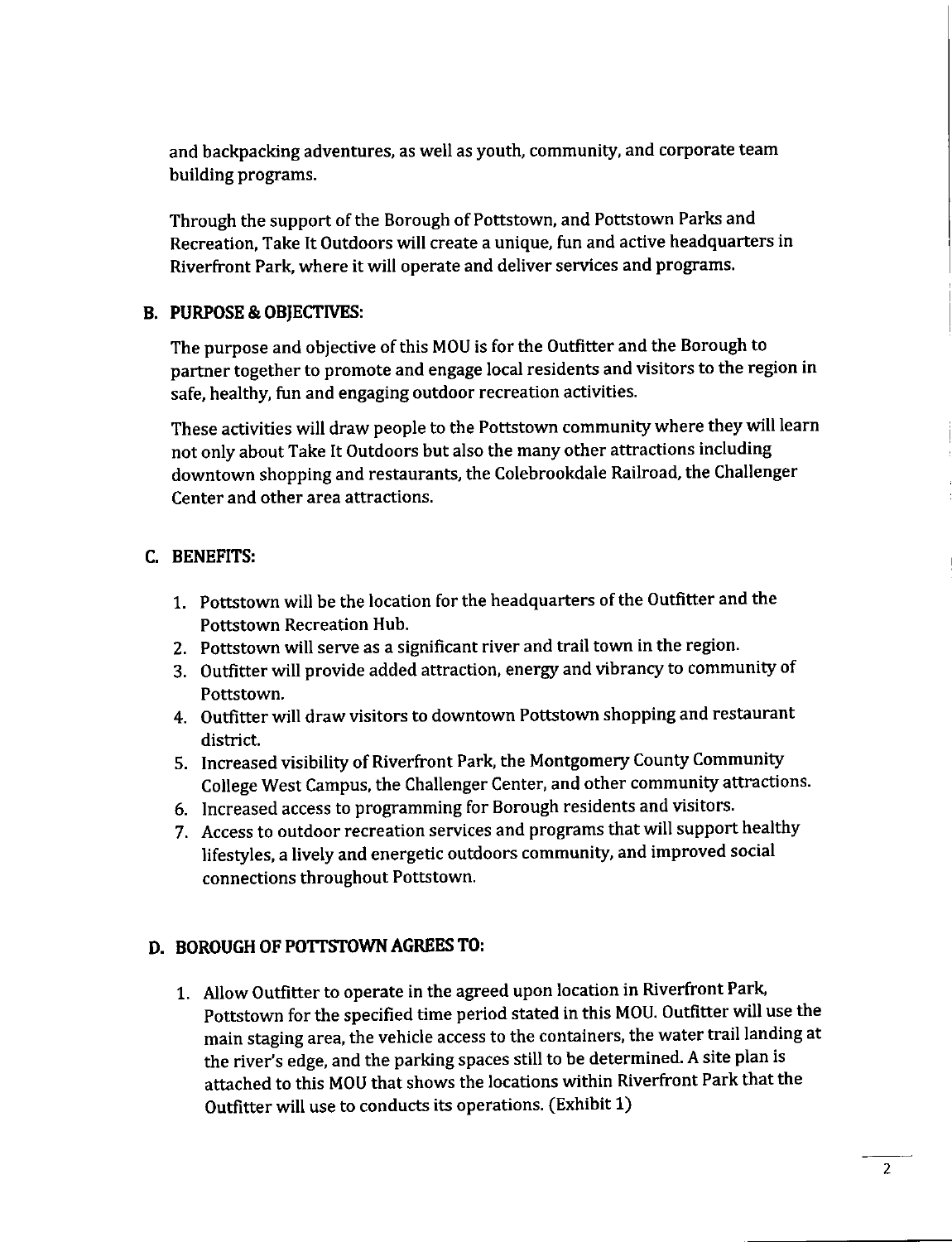- 2. Allow overnight parking for two vans and three trailers on borough owned section of the Riverfront Park parking Iot.
- 3. Maintain vegetation, shrubs and trees to ensure safe operation of Outfitter and guest services in the vicinity of the Outfitter.

# E. TAKE IT OUTDOORS AGREES TO:

- 1. Outfitter will maintain the Borough property within the vicinity of the outfitter including:
	- a. Mowing of grass and edging.
	- b. Annual upkeep of mulched picnic area.
	- c. Maintain a clean and professional appearance of the shipping containers, fencing, and related outfitter equipment.
	- d. Provide for and maintain separate bathroom facilities for use of TIO visitors and guests
- 2. Operate during the following hours of business:
	- a. Monday, Tuesday, Wednesday Special programming for group activities
	- b. Thursday through Sunday 9am-5pm All services open to the public
- 3. Submit a certificate of Insurance naming the Borough as an additional insured.
- 4. Keep emergency vehicle access open at all times except when loading and unloading is required as a part of normal Outfitter business.
- 5. Apply for and obtain any Borough permitting required for programs and events in Riverfront Park that are outside of normal Outfitter operations.
- 6. provide both trash and recycling receptacles for refuse produced as a result of operations. Outfitter will dispose of waste at their own expense.
- 7. Offer market price or lower for their services and will strive to offer discounts when working with other local nonprofits and partner organizations.
- 8. Offer special programming throughout the season that will be free to borough residents. Programming for 2022 to include:
	- a. May 14 Exclusive Free Borough Day. The outfitter will be closed to the general public and Pottstown residents will have exclusive access to all Outfitter services including bicycling, kayaking, canoeing and shuttle service. Individuals must show ID with 19464 zip code to participate.
	- b. TBD Free Borough Day. Outfitter will be open to the general public but will offer Pottstown residents free access to all Outfitter services including bicycling, kayaking, canoeing and shuttle services. Walk-ins welcomed but pre-registration preferred. Individuals must show ID with 19464 zip code to participate.
	- c. TBD (2) Free lntro to Kayaking Classes for up to 10 Borough residents each. Registration required on first come first served basis. Program will include instruction and education program on river kayaking basics, shuttle service and a fully guided 5 mile paddle.